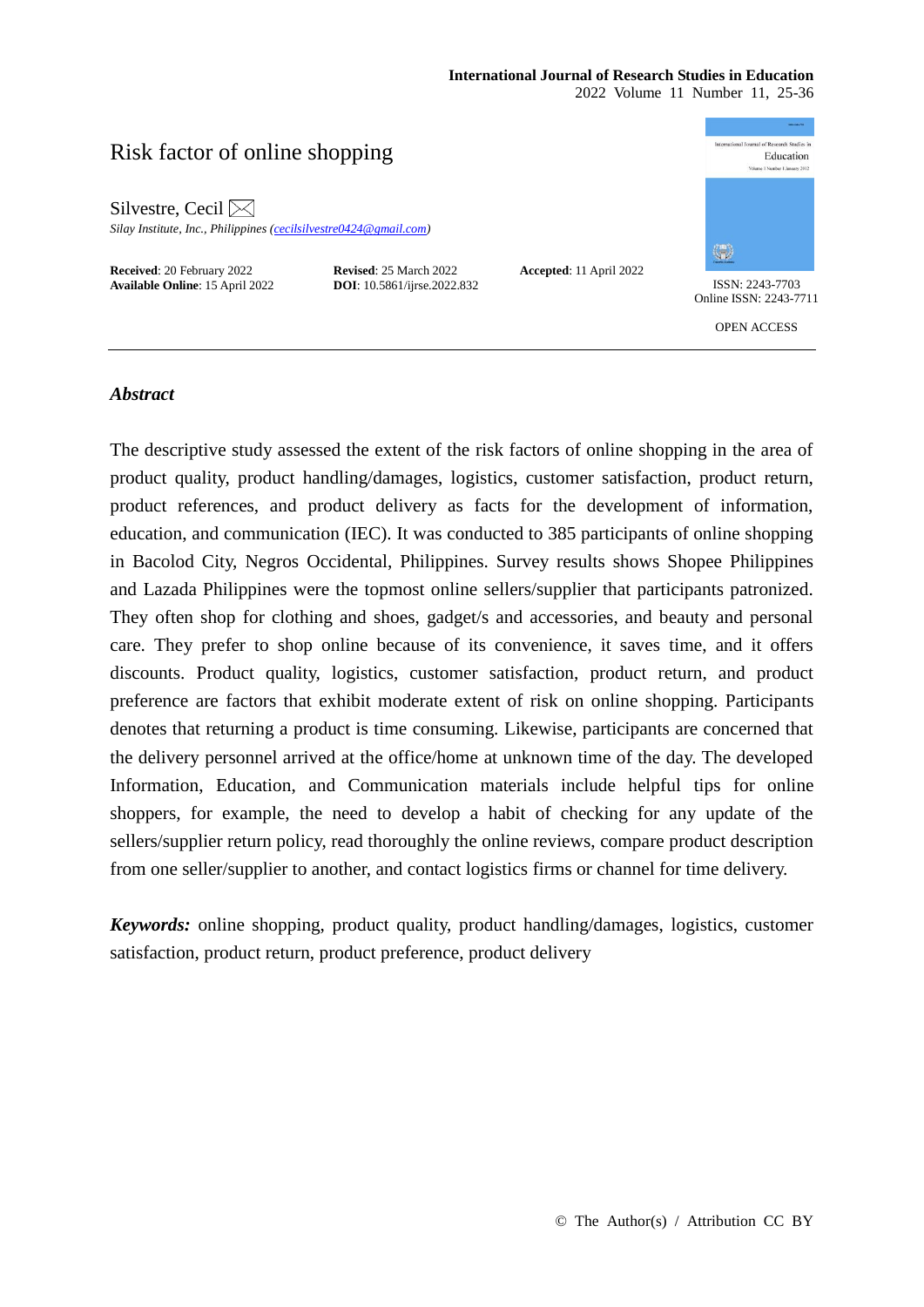# **Risk factor of online shopping**

#### **1. Introduction**

The proliferation of internet has strongly revolutionized the worldwide marketing environment and it provided companies with the ability to expand their business reach through e-commerce (Alkailani & Kumar, 2011). With a tremendous increase in number of internet user worldwide, the online shopping store evolved with the growth of technology. In March 2018, Periscope by McKinsey surveyed more than 2,500 consumers around the world to see how they are researching and purchasing consumer packaged goods products online. Finding reveals that 70% of the American undertake online shopping followed by French (40%), UK (39%), and German (33%) and significant number of the consumers rely on the internet to shop (McKinsey, 2018).

Data by AseanUP (2018), showed that the Philippines is also a fast-growing market for e-commerce in Southeast Asia with 67 million social media user. Internet shopping was accepted and embraced by many Filipinos as a way of purchasing products and service. Primarily, the access is through mobile devices and computers. Bourlakis et al. (2008) pointed out that it is popular mainly because of its speed and ease of use. Javadi et al. (2012) stated that its advantages include convenience, time savings, 24-hour access, and provision of comprehensive information or description of a product. Moreover, Zuroni and Goh (2012) emphasized that online shopping is more environmental friendly compare to purchase in store because consumers can just fulfill his desires just with a click of mouse without going out from house by taking any transportation. Dig et al. (2017) found that Filipino consumers prefer this mode of buying because they were able to acquire more information of what to buy, when to buy, where to buy, and choices to compare product and prices. However, the growth of online shopping brought some negative issues and risks that needs to be addressed for the benefit of buyers. When customer buy products from online shopping they could not see, touch, or feel the product in a physical sense and actual appreciation. Online shoppers are sometimes victims of fake resellers, fake or defective products, late delivery, crappy customer service, and online payment fraud (Poundit, 2018). Often, they will be disappointed if the product information does not meet their expectation (Liu & Guo, 2008).

As many consumers are leaning towards online shopping norm, the researcher is motivated to conduct a research pertaining to the determination of its risk factors in the perspective of a buyer. Very little is known about the how local consumers identify the risks in such setting for majority of the studies are in the perspective of vendors/suppliers and conducted abroad. The dearth in local literature is a manifestation that this research is timely and relevant. Hence, the result will be used as baseline data in developing an Information, Education, and Communication (IEC) campaign to educate online shoppers of the possible risk they are facing upon engaging to online shopping.

#### *1.1 Statement of the Problem*

The purpose of the study was to determine the risk factors of online shopping. Specifically, it sought to answer the following questions: What is the demographic profile of the participants in terms of age; sex; marital status; educational background; monthly income; and, type of customer? What online seller/supplier does participants patronize? What product/items participants preferred to buy online? What are the reasons why participants shop online? What are the extent of the risk factors of online shopping in terms of product quality; product handling; logistics; customer satisfaction; product return product preference; and, product delivery? What appropriate Information, Education, and Communication (IEC), material can be developed?

#### *1.2 Theoretical Framework*

This study was anchored on the, "Online consumer's buyer behavior". This theory pertains to the process of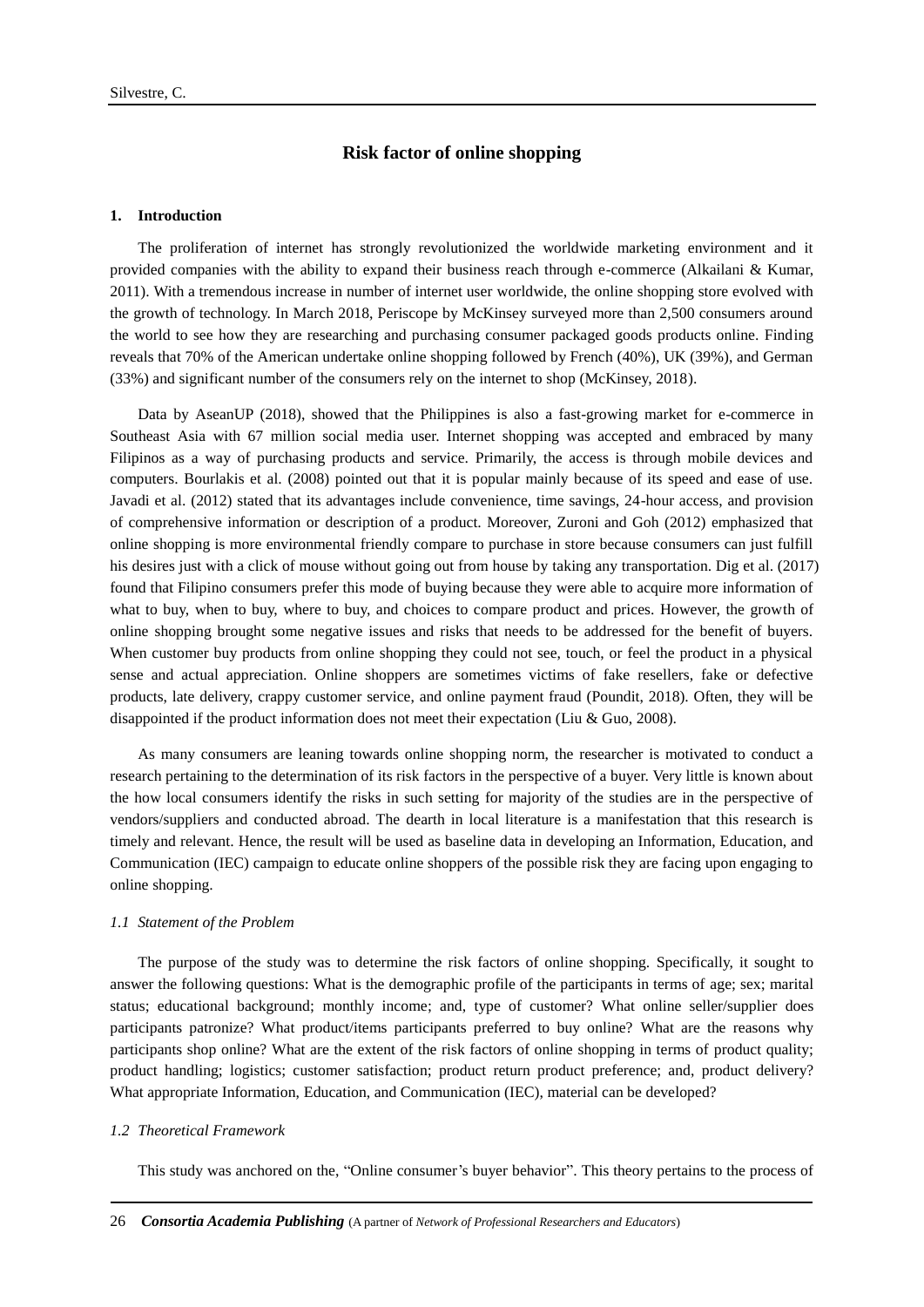buying commodity or service through the internet (Kuester, 2012), whereby individual decides on what, when, where, how, and from whom to purchase goods and services. Consumers felt a need for a certain product and they go to the internet to find the certain needs related information. After they checked and collected the information, they choose the best one among the online vendors to satisfy their needs. Then, the transaction is conducted. This buying decision process are influence by various motives, attitudes, and social influences on the consumer. It encompasses all the behaviors that consumers display in searching for, purchasing, using, evaluating and disposing of products and services that they expect will satisfied their needs.

Another theory introduced by Davis (1989) is Technology Acceptance Model (TAM). The use of the TAM model in this study is to explain the determinants of technology acceptance of online shoppers, which is capable of explaining user behavior across a wide range of technologies. The model posits two beliefs: perceived ease of use and perceived usefulness. In the TAM model, perceived ease of use refers to the perception that the use of technology does not require additional effort by the consumer, while perceived usefulness reflects the degree to which a consumer considers technology to improve outcomes. Consumers increase their technology usage when they perceive high usefulness and ease of use from the new technology, which will positively influence their purchase intentions. According to this theory, consumer is now also a technology user. Consumer accept and use the technology in online shopping, as it is relevant today. Majority of people nowadays use mobile phone with an access to the internet to purchase online. The online consumer performs all the functions of a traditional consumer while interacting with a system or via web. Technology provides consumers more access to shop and the easier access to complete transactions in a short amount of time. This theory is applicable in the said study because people who are engaging in online shopping use technology to purchase online. Buyers can purchase any goods and services anytime at anywhere. Moreover, shoppers can enjoy online shopping for 24/7 at their own convenience with just a click of a finger.

In this study, the demographic profiles of the participants of online shopping such as age, sex, marital status, educational attainment, monthly income, and type of consumer was described. Also, online suppliers/sellers that were patronized by the participants, product/items they preferred to buy online, and the reason why they shop online were determined. Further, this study assessed the risk factors of online shopping in terms of product quality, product handling, logistics, customer satisfaction, product return, product preferences, and product delivery. Lastly, the result of the study was used as bases in developing information, education, and communication (IEC) materials to promote awareness for the online retailers of the risk factors that online shoppers experience and perceived.

#### **2. Methodology**

This section discusses the research methodology that covers the research design, subject of the study, sample size, sampling techniques, respondents, instruments, data gathering procedures, and statistical procedure.

*Research Design -* This study utilized a descriptive research design of which quantitative data was gathered through survey questionnaire to determine the extent of risk factors of online shopping. The design is appropriate given the direction of the study because according to Johnson and Kuby (2013), a descriptive type of study finds answers to the questions who, what, when, where and how. It describes a situation or a given state of affairs concerning specified aspects or factors. Sampa (2012) added that the purpose of the descriptive study is to observe, describe, and document aspects of a situation as it naturally occurs, and sometimes to serve as starting point for theory development.

*Locale of the Study -* This study was conducted in Bacolod City, Negros Occidental, Philippines. Participants of the study were the customers who shop online through the online retailers' platform such as Carousell Philippines, CDR King, eBay Philippines, EZ Shopping, Galleon.ph, Globe Online Shop, Lazada Philippines, Metrodeal, O Shopping, Shop TV, Shopee Philippines, TV Shop Phils. VillMan Computers, Zalora Philippines, HomeShop18, and others.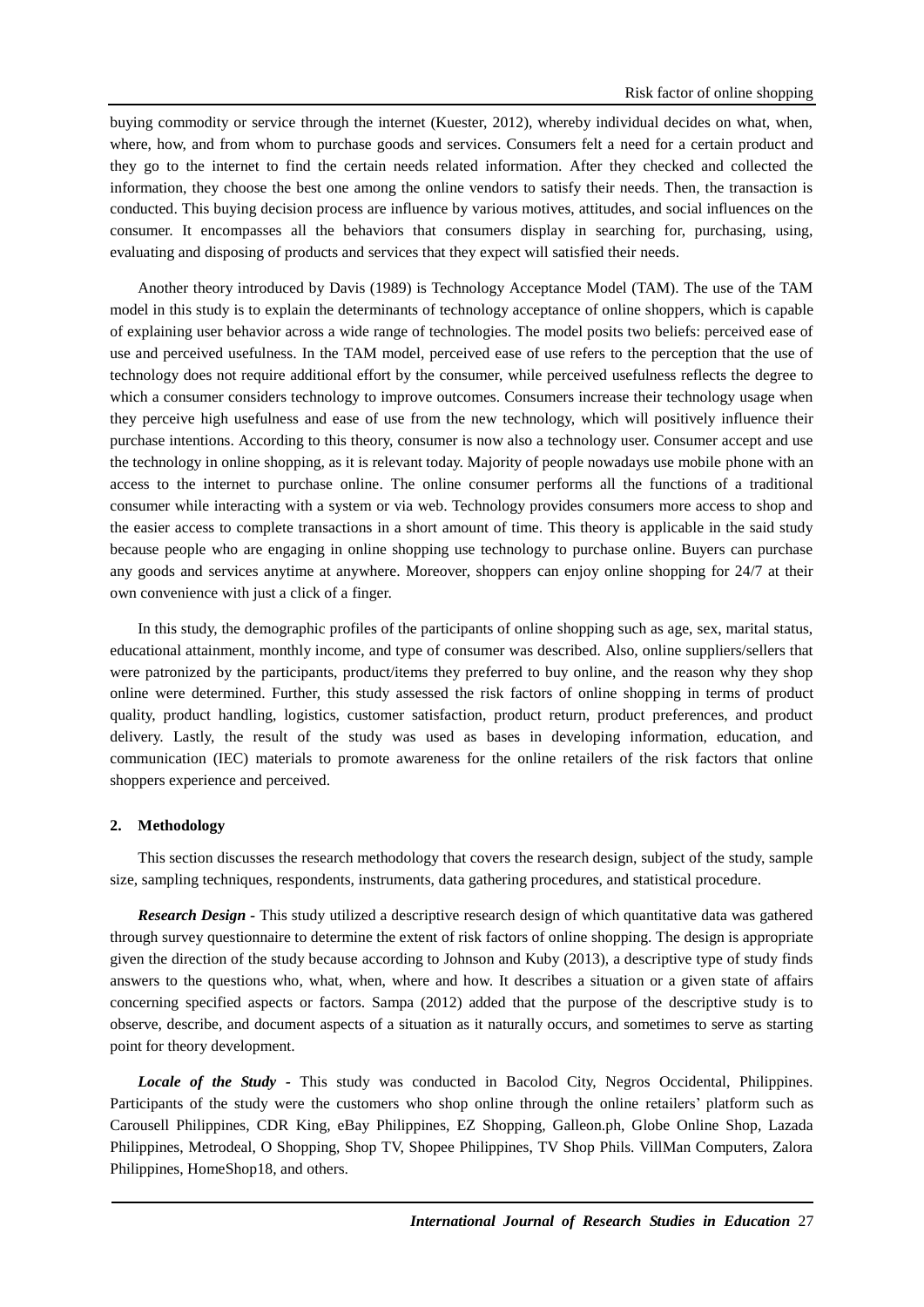*Research Instrument -* This study used a researchers-made instrument that was based on previous literature and readings to answer the objectives of the study. The questionnaire was divided into three parts. The first part included questions about the demographic profile of the participants. The second part gathered data on the online retailers' that participants are patronizing as well as the reasons why they prefer such medium of shopping. Lastly, the third part included questions related to the determination of the risk factors of online shopping. An open-ended question is provided in every parameter for the participants to fill out if they feel that there are some other risk factors of online shopping apart from the structured questionnaire. It is answerable with the five-point scale: (5) Always, (4) Often, (3) Sometimes, (2) Seldom, and (1) Never.

#### **3. Presentation, analyses and interpretation of data**

#### *3.1 Profile of the participants*

Table 1 presents the demographic profile of the participants in terms of age, sex, marital status, educational attainment, monthly income, and type of customer. As to age, data revealed that majority (53.3%) of the participants who actively engaged in online shopping belongs to Generation Y (24 to 38 yrs. old) whom also known as Millennials. Millennials (1995-1981) prefer online shopping, and pioneered the 'research online, buy in-store' method. Study also found that 42.3% of Generation Z (23 yrs. old and below) known as post-millenials were buying goods online. Gen Z (1994-born to the present day) relied almost solely on online shopping, visiting physical stores only when convenient. However, only few (4.4%) participants who were in Generation X (39 yrs. old and above) bracket shop online. Generation X (1965-1980) were comfortable offline shopping methods.

The result of the study implies that Generation Y and Z as information natives most likely prefer to buy goods through online. These people have the capacity to navigate in various sites to find suppliers that suit their needs. According to Woo (2018) the Millenials preference to purchase online are an expression of their personality. The findings support Lamidi (2012) that younger age groups influence is noticeable in the acceptance and use of modern technologies in shopping online. It also corroborates with Chiu et al., (2009) that younger generation have the highest interest levels of using technologies which makes them to rely on online shopping and with Legaspi et al. (2016) that Millennial's are more likely to be less afraid in making purchase online.

As to sex, data showed that most (72.7%) of the participants engaged in online shopping were female and only 27.3% were male. Data implies that female are most likely to use online shopping rather than male participants. The finding support Lamidi (2012) that few men are engaged in online shopping and prefer the offline stores and females prefer to shop online more frequently than males. In terms of marital status, it was found that participants with lower percentage of online shopping were identified as widows (1.3% or 5), separated (1.6% or 6), and married (17.1% or 66). On the other hand, participants classified as single (80% or 308) got a higher percentage of online shopping. This implies that participants' who are single are more likely to purchase goods through online shopping. Single participants have no problem in trying new trends in the market such as placing order in online shopping. These groups of individuals' also easily trusted peer-generated endorsement or word of mouth on the product purchased (Woo, 2018).

In terms of participants' educational attainment, participants who were college level/graduate showed the highest percentage of online shopping engagement with 80.5% or 310. Whereas, high school level/graduate, post graduate and vocational courses showed lower percentage of purchase in online shopping with 9.6% or 37, 8.8% or 34, and 1% or 4, respectively. The college level/graduate participants are more likely to utilize online shopping as their mode in buying goods. The idea behind this is that education is often positive related with an individual's level of internet literacy (Chiu et al., 2009; Solomon, 2011).

In terms of monthly income, the participants with Php10,000 and below income got a higher percentage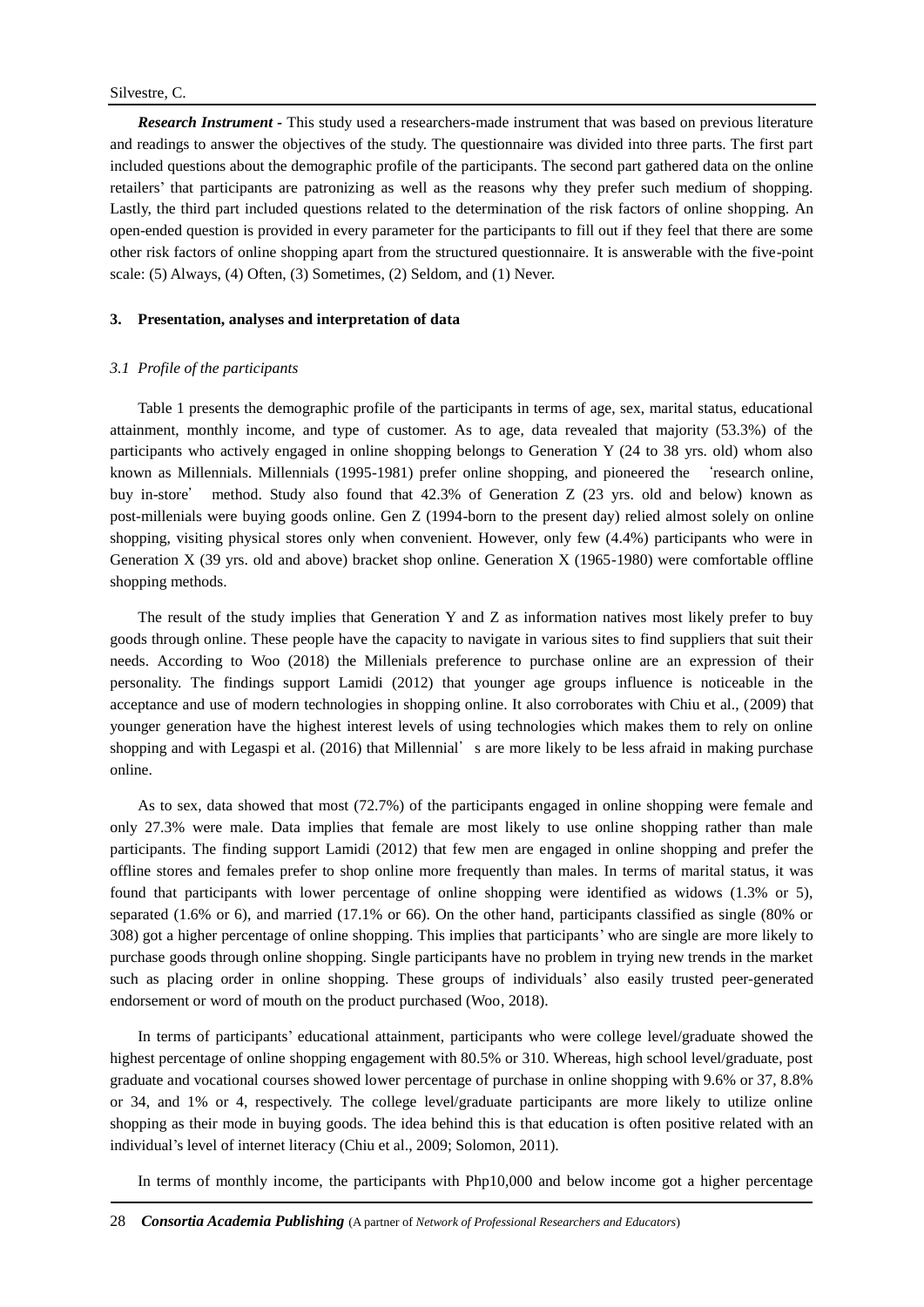(66% or 254) to use online shopping while participants with a monthly income of Php10,001- 20,000 (27.8% or 107), and Php20,000 and above (6.2% or 24) got a lesser percentage of using it. The participants' monthly income was based on its income level received such as wages from employment, commissions, tips, bonuses, family and clothing allowance, transportation and representation allowance and honoraria. In line with the distribution of monthly income of the participants' the Department of Labor and Employment (DOLE) released last July 2018 the new implemented wage increase to the Region VI amounting to Php365 per day or equivalent to Php8,760.00.

This implies that those with lower income participants tends to develop the attitude of shopping through online. This maybe because they could save fare and other expenses that may incur if they would shop in the mall. The finding is in contradict with Solomon (2011) that those with high income tend to shop online frequently.

As to type of customers, study revealed that majority (59.7% or 230) of the professional participants' shop online followed by the students (28.1%) and the entrepreneurs (12.2% or 47). This implies that professional participants considered online shopping for them to save time upon going to offline store. Likewise, it is most likely convenient to them whom are working on the day and cannot go out early in the office to buy their necessary needs. The finding supports Lamidi (2012) that professionals tend to buy goods via online shops.

#### **Table 1**

#### *Profile of the participants*

| Variables                            | f              | $\%$  |
|--------------------------------------|----------------|-------|
| Age                                  |                |       |
| Generation Z (23 yrs. old & below)   | 163            | 42.3  |
| Generation Y (24 - to 38 yrs. old)   | 205            | 53.3  |
| Generation X (39 yrs. old $&$ above) | 17             | 4.4   |
| Total                                | 385            | 100.0 |
| <b>Sex</b>                           |                |       |
| Female                               | 280            | 72.7  |
| Male                                 | 105            | 27.3  |
| Total                                | 385            | 100.0 |
| <b>Marital Status</b>                | 308            | 80.0  |
| Single                               | 66             | 17.1  |
| Married                              | 5              | 1.3   |
| Widow                                | 6              | 1.6   |
| Separated                            | 385            | 100.0 |
| Total                                |                |       |
| <b>Educational Attainment</b>        |                |       |
| High School Level/Graduate           | 37             | 9.6   |
| Vocational                           | $\overline{4}$ | 1.0   |
| College Level/Graduate               | 310            | 80.5  |
| Post Graduate                        | 34             | 8.8   |
| Total                                | 385            | 100.0 |
| Monthly Income                       | 254            | 66.0  |
| Php10, 000 and below                 | 107            | 27.8  |
| Php10, 001 - Php20, 000              | 24             | 6.2   |
| Php20, 000 and above                 | 385            | 100.0 |
| Total                                |                |       |
| Type of Customer                     | 47             | 12.2  |
| Entrepreneur                         | 230            | 59.7  |
| Professional                         | 108            | 28.1  |
| Student                              | 385            | 100.0 |
| Total                                |                |       |

#### *3.2 Online sellers/suppliers patronized by the participants*

Table 2 presents the data as to what online sellers/suppliers are patronized by the participants. It showed that the two (2) most patronized online sellers/suppliers in Bacolod City were Shopee Philippines and Lazada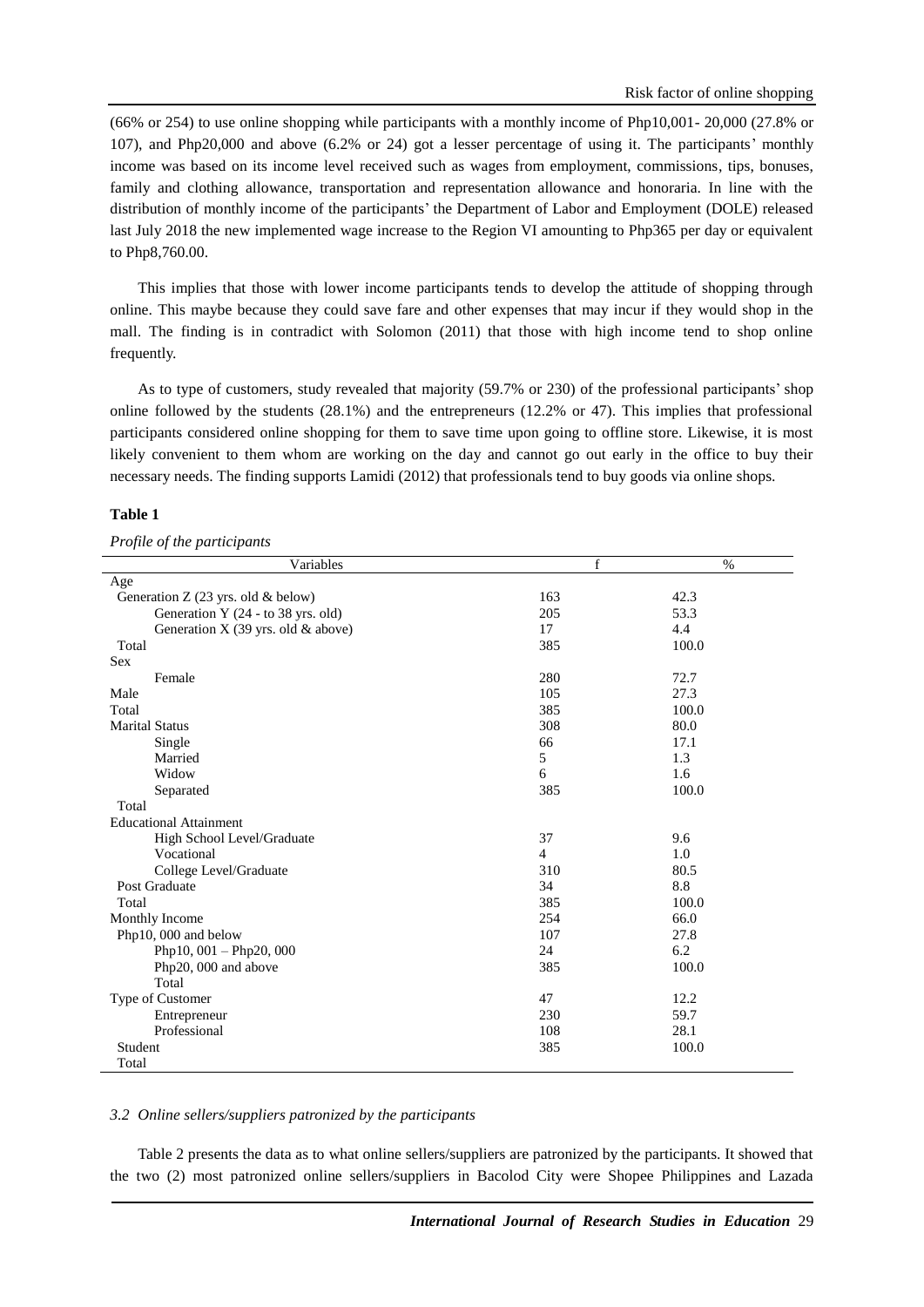Philippines, respectively. Moreover, data revealed that O Shopping, Zalora Philippines, CDR King, eBay Philippine, Galleon.ph, Globe Online Shop, EZ Shopping, Carousell Philippines, Shop TV, HomeShop18, TV Shop Phils., Metrodeal, and Villman Computers were not so popular with the participants.

This data implies that Shopee Philippines and Lazada Philippines may have features that participants prefer to shop online. Maybe, their marketing strategies such as commercials helps attract customers to shop online or their delivery services, price, and other business schemes made customers happy and satisfied. Interview data with at least ten participants validated the survey result of which participants prefer to shop goods either in Shopee or Lazada because of its background, ease in accessing its website upon ordering for you could connect at them through Facebook links, the product return, the tracking feature, etc.

The result is in line with the latest survey of ASEANup (2019), that Lazada Philippines and Shopee Philippines were the topmost websites that Filipinos visit and do online business.

#### **Table 2**

*Online sellers/suppliers patronized by the participants*

| Variable                     |     | $n = 385$ |
|------------------------------|-----|-----------|
|                              | f   | Rank      |
| Shopee Philippines           | 283 |           |
| Lazada Philippines           | 200 |           |
| O shopping                   | 59  |           |
| Zalora Philippines           | 58  |           |
| <b>CDR</b> King              | 33  |           |
| eBay Philippines             | 22  | 6         |
| Galleon.ph                   | 22  |           |
| Globe Online Shop            | 19  | 8         |
| <b>EZ</b> Shopping           | 14  | 9         |
| <b>Carousell Philippines</b> | 10  | 10        |
| Shop TV                      | 11  | 11        |
| HomeShop18                   | 8   | 12        |
| TV Shop Phils.               | 6   | 13        |
| Metrodeal                    | 6   | 14        |
| Villman Computers            | 2   | 15        |

*Note*: Multiple response

#### *3.3 Product/items participants buy online*

Table 3 presents the descriptive data as to the products or items participants buy online. Data showed that the top three products or items participants buy online were clothing and shoes online (285), gadgets and accessories (178), and beauty and personal care items (116). Furthermore, the least product/items the participants bought through online shopping are as follows: home/office appliance/s (95), jewelry (58), baby product/s (38), tickets such movie, plane, and others (20), books (20), and food and beverages (7).

Interviews with participants revealed that they usually shop for dress, shoes, gadgets and its accessories online because of the enticing advertisement, nice picture, low price because sometimes it is offered in a discounted scheme, and somewhat unique as to its features. Some of them emphasized that these products if found damage or not in congruent with the description online could easily return to the supplier or could be handed down to other member of the family or friends. Whereas, home/office appliance/s, jewelry, baby product/s, food and beverages are complex and sensitive of which it needed thorough evaluation especially as to its quality, appearance, and expiry date as to food and beverages. They added that one could not risk the well-being of babies as well as theirs in buying food through online.

The result implies that participants consider the kind or type of product or item before they decide of buying it online or not. They tend to buy basic goods with low price and unique features. This is an indication that they trust the seller.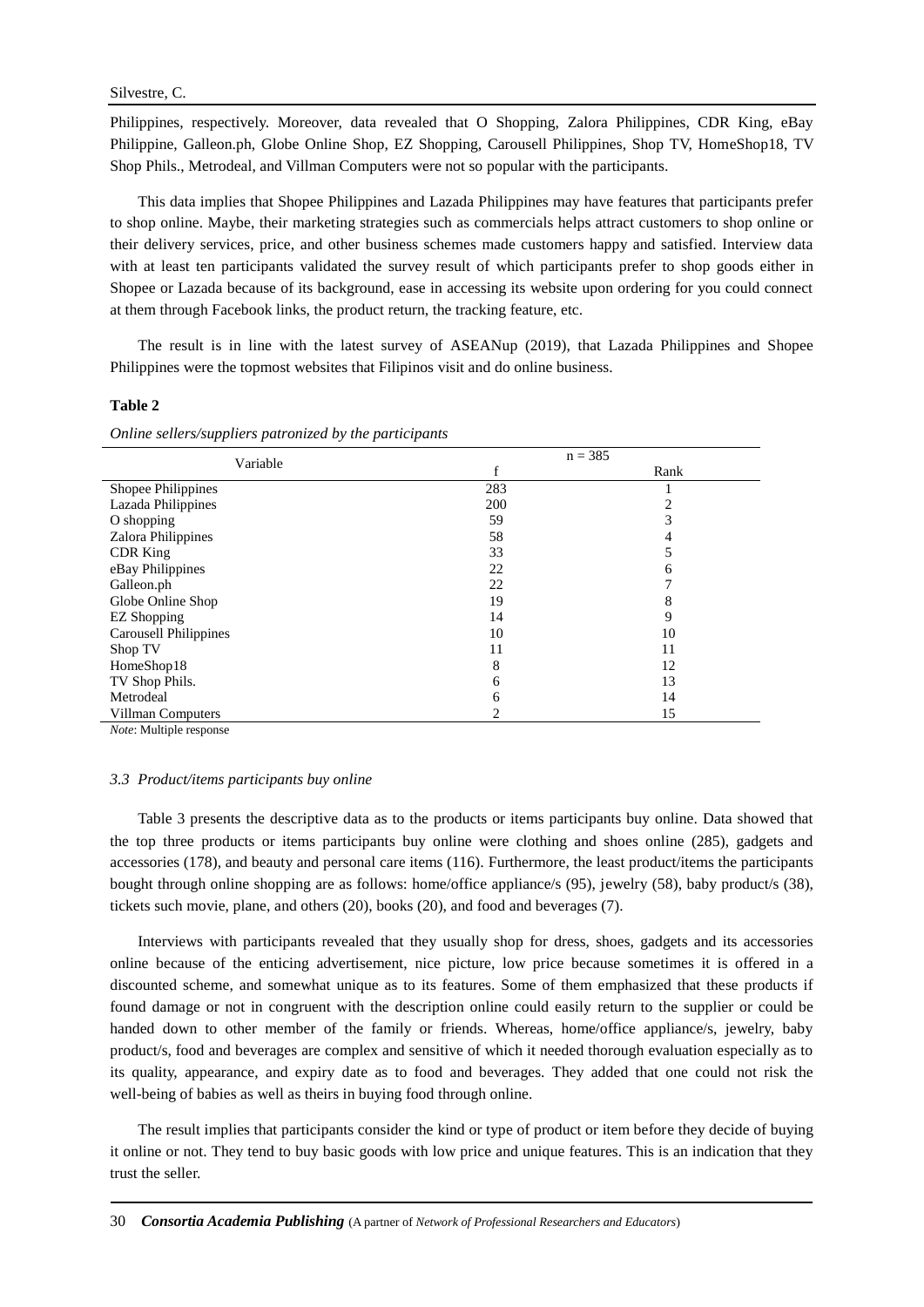The finding is in contradictory with Rashed Al Karim (2013) that the product types that often purchased by online customer are ticket and holiday booking. Likewise, with Pedroso (2015), that Filipinos turns to the internet to purchase the following: airline tickets and home appliances. On the other hand, the finding support Mastercard's 2014 survey result that electronic products and clothing, and accessories are the topmost products people buy online.

### **Table 3**

*Product/items participants buy online*

| Variable                       |     | $n = 385$ |
|--------------------------------|-----|-----------|
|                                |     | Rank      |
| Clothing and Shoes             | 285 |           |
| Gadget/s and Accessories       | 178 |           |
| Beauty and Personal care       | 116 |           |
| Home/Office Appliance/s        | 95  |           |
| Jewelry                        | 58  |           |
| Baby product/s                 | 38  | 6         |
| <b>Books</b>                   | 20  |           |
| Tickets (Movie, Plane, etc)    | 20  | 8         |
| Food and Beverages             |     | Q         |
| <i>Note:</i> Multiple response |     |           |

#### *3.4 Reasons for online shopping*

Table 4 presents the data of participants' reasons for online shopping. Data revealed that 231 of the participants' shop online because of its convenience, it saves time (200), the discounts it offers (160), and its accessibility (153) to everyone. Furthermore, free shipping offer, ability to compare price/s, wider selection, good reputation, accurate description and proximity were not much of their basis in buying products online as indicated by the lower frequency and percentage of 152, 130, 94, 26, 9, and 7, respectively.

The finding implies that with the technology, more people are engaged in using it to ease their lives. The convenience online shopping gives motivate people to use this avenue. In a practical perspective, it saves people time, money, and effort. They will no longer spend for transportation to go to offline stores, they could avail discounts, they have unlimited access to view product/items online, enjoy free shipping offer, and ability to compare price/s.

The finding supports the study of Rashed Al Karim (2013) that people use internet to purchase products through online because they believe it is convenient to them and the term convenient includes elements such as time saving, information availability, opening time, ease of use, websites navigation, less shopping stress, less expensive and shopping fun. Likewise, it is in line with Pedroso (2015), that most of the Filipinos are fond and satisfied with the online shopping, describing it as easy, convenient, and fun.

# **Table 4**

#### *Reasons for online shopping*

| Variable                                |     | $n = 385$ |  |  |
|-----------------------------------------|-----|-----------|--|--|
|                                         |     | Rank      |  |  |
| Convenience                             | 231 |           |  |  |
| Saves time                              | 200 |           |  |  |
| Discount                                | 160 |           |  |  |
| Accessible                              | 153 |           |  |  |
| Free shipping offer                     | 152 |           |  |  |
| Ability to compare price/s              | 130 | h         |  |  |
| Wider selection of product/items        | 94  |           |  |  |
| Good reputation of the seller/suppliers | 20  | 8         |  |  |
| Accurate description                    |     |           |  |  |
| Proximity                               |     | 10        |  |  |
| <i>Note</i> : Multiple response         |     |           |  |  |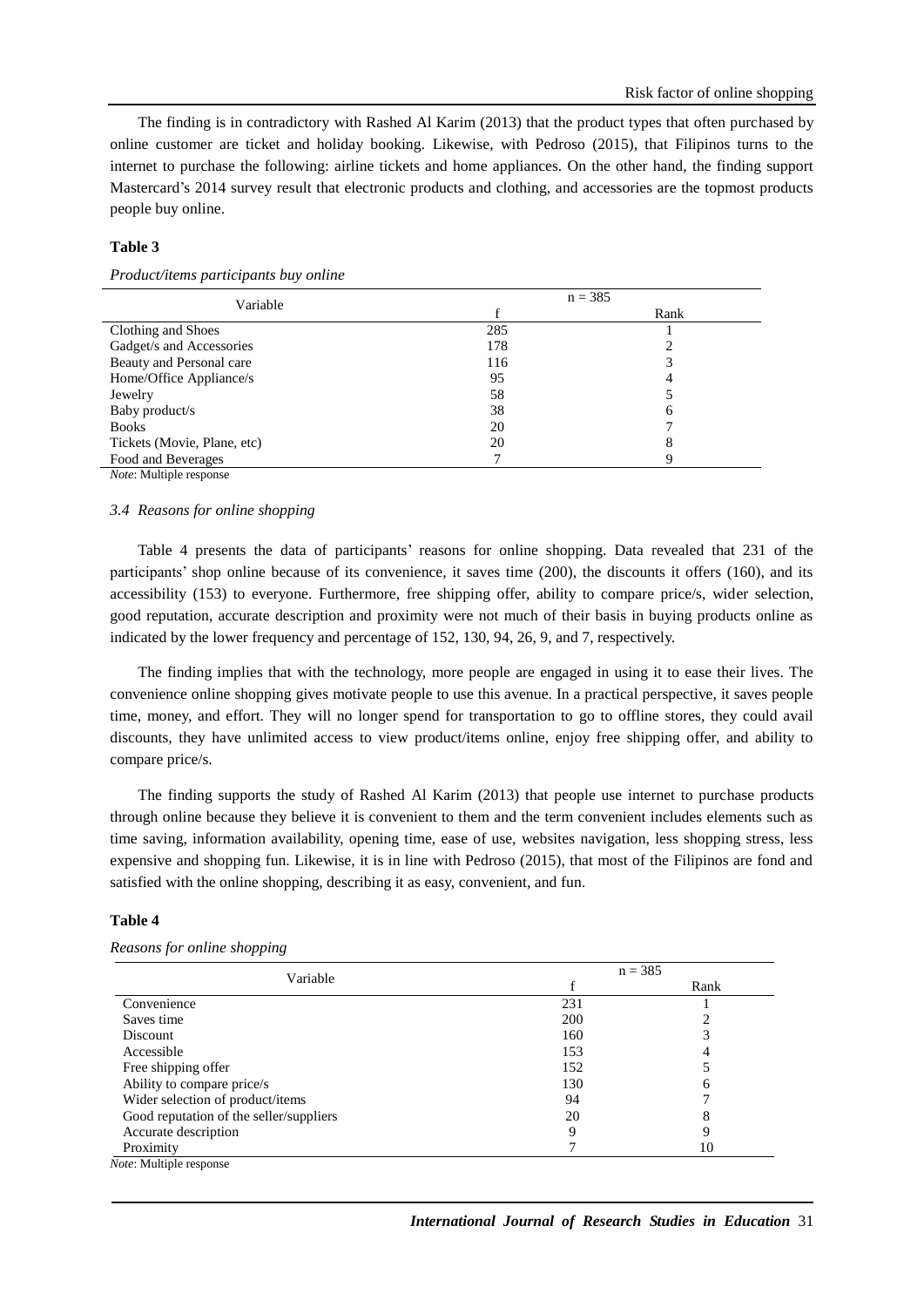# Silvestre, C.

#### *3.5 Extent of risk factors of online shopping*

In table 5, data indicates the extent of risk factors of online shopping. The overall mean score 2.58 indicates that the extent risk factor of online shopping in the perspective of online shoppers are in moderate extent. This means that the buyers experience encountered in online shopping does not considered on a high risk but only in average level because only sometimes participants do encounter such incidents of unwanted products and delayed services from online sellers/suppliers and/or logistics firm or channel.

Specifically, it was found that product return (mean  $= 2.89$ ), logistics (mean  $= 2.73$ ), and product preference (mean = 2.64) are the top three factors that participants identified to exhibit moderate extent of risks. On the other hand, buyers experienced low risk in online shopping in terms of product handling and product delivery with the mean score of 2.38 and 2.27, respectively.

The result implies that product return, logistics, and product preferences most likely display risk factor that buyers experience when shopping online. Findings shows that participants sometimes encountered product return as timely consuming while shopping online wherein they sometimes considered that product/item is non-returnable when participants receive damage product. Participants most likely found that their product preferences in online shopping does not affected by the product they received because most of the participants are millennials and known as risk takers. However, participants sometimes have to wait for the delivery personnel to deliver the product at home /office.

The result supports the findings of Comegys et al. (2009), that services for product return is necessary to help customers compensate if they receive defective products. It also collaborates with Li et al. (2017) that customer preference (e.g. interests) and product quality are two important factors affecting the customer's decision-making on whether to purchase the product in an e-commerce website. The risk in product purchase is maybe inevitable because of the absence of the actual product. The finding is in support with the study of Kim and Forsythe (2009), that the physical or actual features of the product that are important to consumers' decision making, such as fit, hand touching, quality and color for product assessment.

Contrarily, as cited in Philippine Daily Inquirer (2019), as quoted by one of the online shopper, I hate the wait!" said Trixie. "Here in the Philippines, returns and exchanges can be stressful to the point that I' d rather lose weight to fit into a wrongly sized garment than have it exchanged. Independent sellers here are not as customer service-oriented compared to the States."

# **Table 5**

| Factors                      |            | $n = 385$ |      | Interpretation |
|------------------------------|------------|-----------|------|----------------|
|                              | Mean       | Sd        |      |                |
| <b>Product Quality</b>       |            | 2.54      | .965 | Moderate       |
| <b>Product Handling</b>      |            | 2.38      | 1.03 | Low            |
| Logistics                    |            | 2.73      | 1.15 | Moderate       |
| <b>Customer Satisfaction</b> |            | 2.63      | .963 | Moderate       |
| Product Return               |            | 2.89      | 1.17 | Moderate       |
| <b>Product Preference</b>    |            | 2.64      | 1.06 | Moderate       |
| Product Delivery             |            | 2.27      | 1.07 | Low            |
|                              | Grand Mean | 2.58      | 1.06 | Moderate       |

*Extent of risk factors of online shopping* 

The survey result was validated by an interview with participants revealed that when they choose to shop online, they presumed that the product they will be receiving displays good quality and in conformity with its online description. However, there were some instances that the product they received has low quality, and poor features such as usage and function of the item but they have to accept it because engaging in online shopping are coupled with risks. When defining and characterizing some product participants rarely considered the product design with poor attributes. These attributes had to do with the character of the product such as the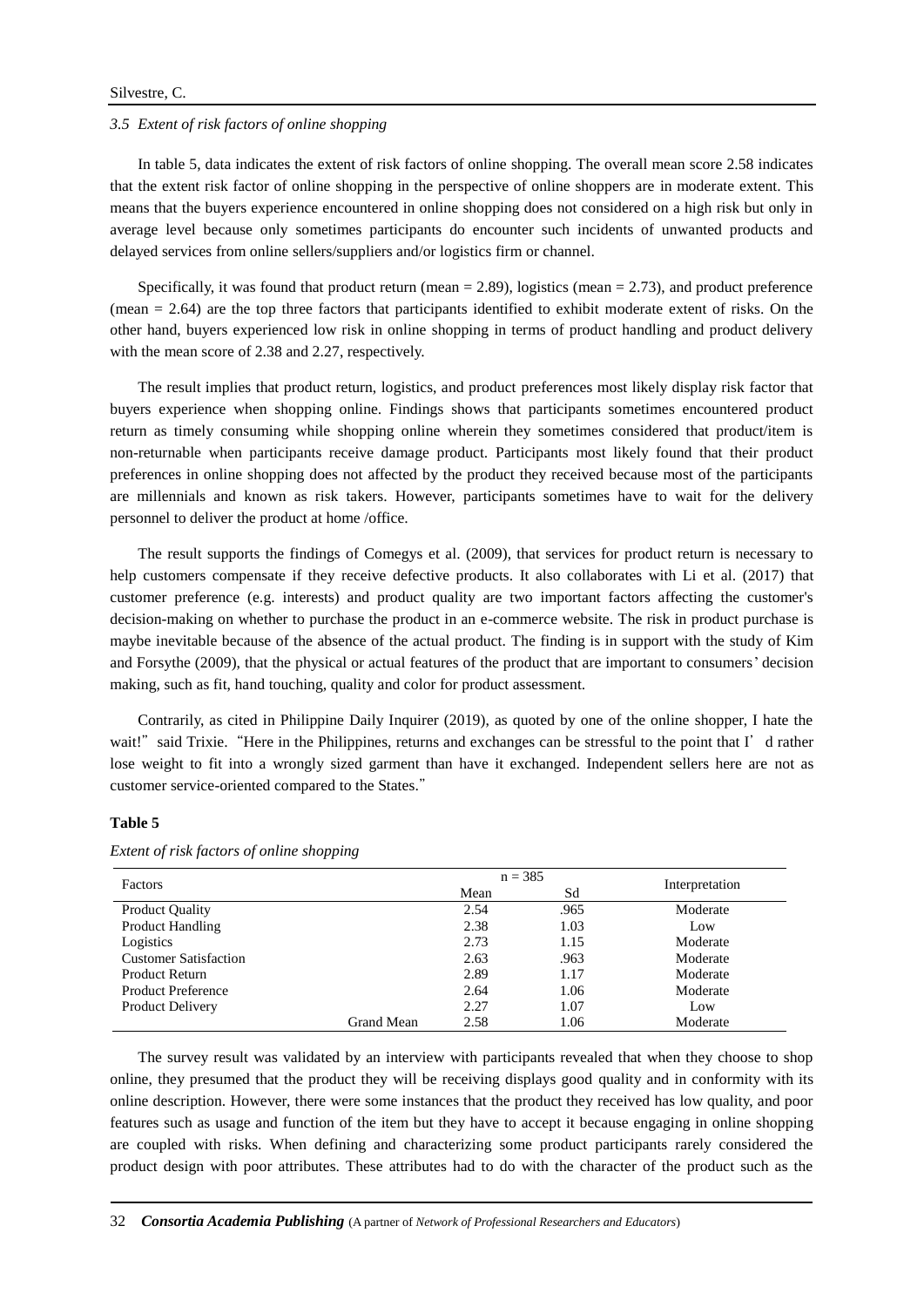performance, reliability, abilities, and its user-experience such as the look, feel and character of the product. In the same manner, there were those who might get annoyed and disappointed if the product is delivered longer that they expected.

According to Akrani (2013), online suppliers should consider the quality of the product they sold. The features of the product should have a capacity to meet consumer expectations making them satisfied. Further, the finding support Liu, He, Gao, and Xie (2008), that products sold online are intangible and consumer should be aware of the risks upon engaging in such manner. The participants express seldom experience that the product they purchased online were not properly packed, labeled or arrived with damage since delivery personnel does have appropriate storage. This maybe because the suppliers see to it that goods were handled and transported with care. The findings corroborate with the study of Kaur and Quareshi (2015) that product handling is one of the factors that suppliers should take into consideration for satisfaction of customers matters most in online business. It also supports Iconaru, C. (2012) that provision of efficient storage service ensures online shoppers that their goods will be of quality and not damage during the transport process. Likewise, with the study of Liu et al (2008) that delivering goods to the customers in a timely manner through tracking system enable both online retailers as well as customers to trace the status of goods. However, participants sometimes experience that delivery personnel arrived at unknown time of the day although delivery personnel contacted them that product will be deliver on the said day.

These findings were supported by Iconaru (2012), that consumers fear that delivery will be delayed due to various circumstances; the delivery company would not deliver within the time frame agreed with customers. Potential loss of a delivery is where goods are lost or damaged and create a fear in customers that they would not receive their goods on the agreed time frame that the business stated. Furthermore, consumers often cite delivery as a major obstacle to online shopping. Delivery entails that the consumer has to wait at home for the product and delivery are often done at random times of the day. Delivery services also often fail and the product does not reach the consumer. Many consumers refrain from engaging in online shopping due to the struggle with delivery and returning incorrect items (Swiegers, 2018). According to Jooste (2015), buyers opt to choose cash on delivery (COD) before finalizing their business transactions online. This is to ensure that participant could check their order before payment made. Where participant's sometimes encountered the risk in returning the products they bought or shop online as they have to wait for the product replacement to arrive when they needed it most. Interview with some of the participants revealed that this factors were considered as hassles and participants express that it greatly affects them as they were not able to use the product and returning it to the seller would take time. Thus, participants say that delivery personnel await them to check the product before they left. This means that participants will trust the online sellers/supplier on their delivery and would seldom experience the missing items in any of their purchase. Study found that delivery personnel display friendly attitude towards the buyers during the delivery and never deliver the product/item at the wrong address that would cause bad experience to buyers.

#### **4. Summary, Conclusions, and Recommendations**

#### *4.1 Summary of Findings*

It was found that most of the online shoppers were in Generation Y (24 to 38 yrs. Old) and Generation Z (23 yrs. old and below) age bracket. Likewise, majority of them were female, single, who were college level and graduate, with monthly income of Php10, 000 and below, and were working professionals and students. The top-two most patronized online seller or supplier were Shopee Philippines, and Lazada Philippines and the least patronized were TV Shop Phils., Metrodeal, and Villman Computers, respectively. Moreover, the product or items that participants bought online were mostly clothes and shoes, gadget/s and accessories, and beauty and personal care. They least consider buying tickets for movie and plane books, food, and beverages through online. It was also found that participants' resorted for online shopping because of the convenience it gives, the time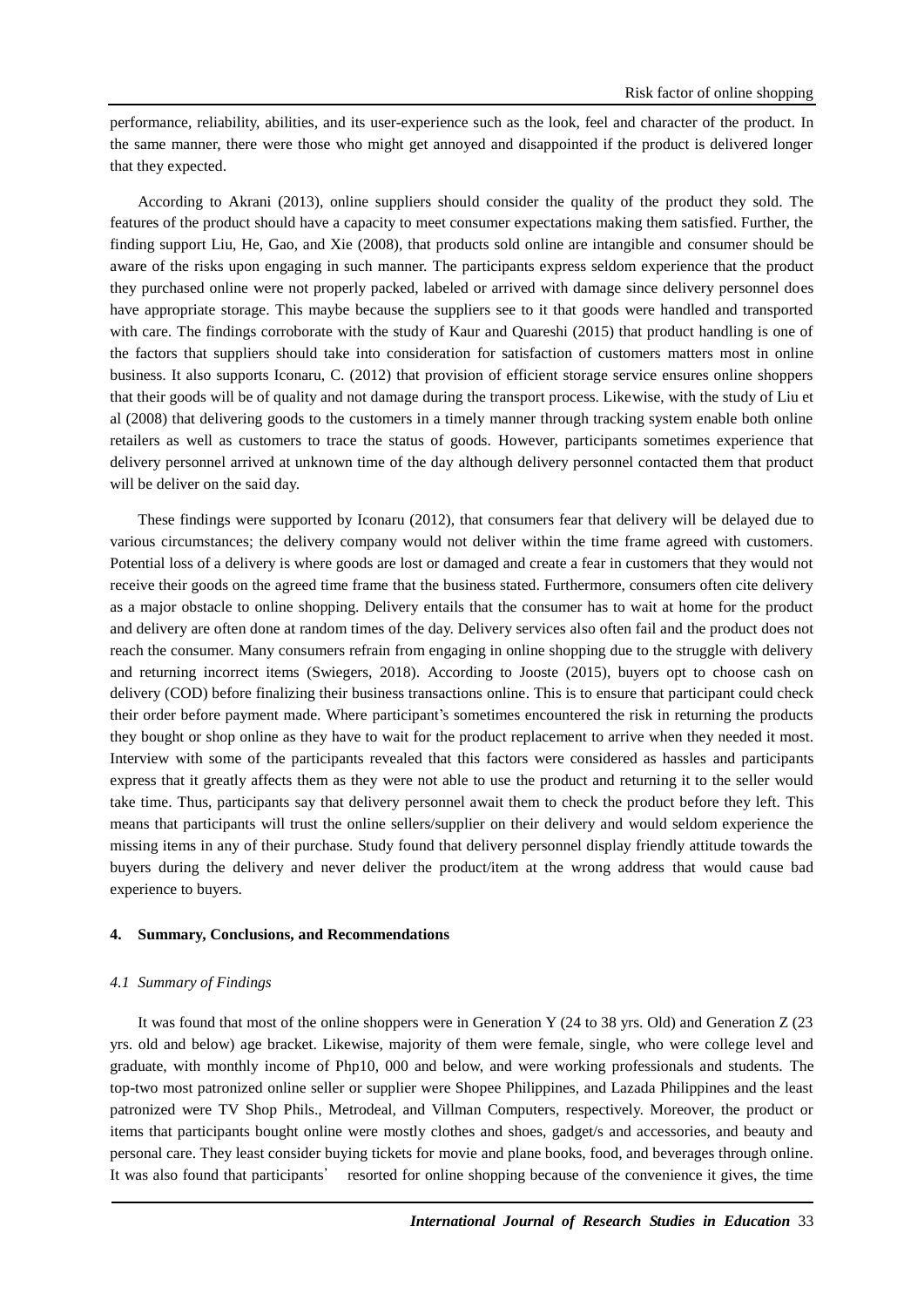they save, and money they could also save for the discounted offers. Further, good reputation of seller supplier, accurate description, and proximity were least reason of their online shopping.

Product quality, logistics, customer satisfaction, product return, and product preference were factors that exhibit moderate extent of risk on online shopping. Participants most likely received items different from online description, delivery personnel arrived at the office/home at unknown time of the day, and product quality is beyond customer expectation were size of the product received is not the same as described in the web, product purchased are not delivered on time and returning a product is time consuming.

#### *4.2 Conclusions*

Online shopping is pretty much popular to tech-savvy generation. They incline to the familiar online purchasing pathways for fulfilling their shopping desires. Internet has emerged as a cost effective means of buying basic goods that is not perishable. Despite being faced with numerous bottlenecks, the moderate level of the risk factors on online shopping is a manifestation that online shoppers most likely understands the pros and cons it brings. Nevertheless, the development of information, education, and communication materials could one way or another help out online shoppers be educated of their rights as consumers considering that E-commerce are becoming part of their lives.

#### *4.3 Recommendations*

For Department of Trade and Industry (DTI), they should formulate regulations related on e-commerce industry that must protect the rights of the online shopper wherein they could complain when they receive unwanted products/items.

For the online buyers, they should check the information or description of the product before purchasing online and upon delivery, they must double check thoroughly the product/s for any defects before payments to be made.

For the online seller/supplier, Shopee Philippines and Lazada Philippines should improve their services and recognize other possible risk factors in online shopping for the benefit of the online shoppers. Online seller/supplier must develop new strategies and plan some intervention to overcome risk factors of online selling in terms of logistics service, broaden product preferences of the shopper in selecting product/items, and create a new return policy system that will be easy and accessible for the online shopper.

For the researcher, result should be use and implemented using the IEC materials such as distributing leaflets and posting on social media account to give awareness for the online buyers and online seller/suppliers.

Lastly, for the future researcher, the result of the study is recommended to the future researcher to study the impact of risk factors of online shopping according to the social characteristics of the online shoppers such as Gen Z, Gen Y, and Gen X.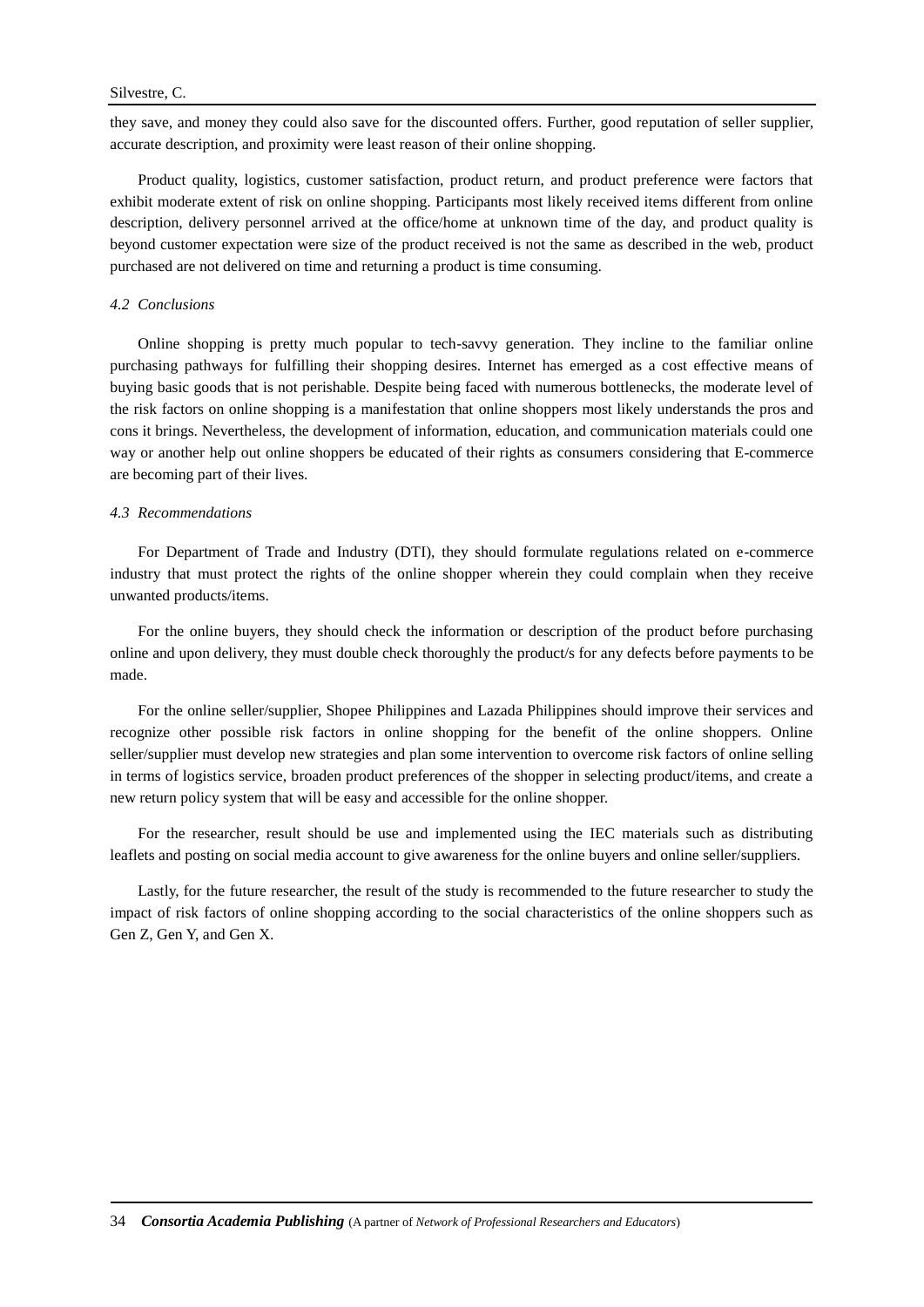

# **5. References**

- Akrani, G. (2013). *What is product quality? Definition meaning importance*. Retrieved from [http://kalyancity.blogspot.com/2013/05/what-is-product-quality definition.html](http://kalyancity.blogspot.com/2013/05/what-is-product-quality%20definition.html)
- Bourlakis, M., Papagiannidis, S., & Fox, H, (2008). E-consumer behaviour: Past, present and future trajectories of an evolving retail revolution. *International Journal of E-Business Research*, *4*(3), 64-67, 69, 71-76.
- Comegys, C., Hannula, M., & Váisánen, J., (2009). Effects of consumer trust and risk on online purchase decision-making: A comparison of Finnish and United States students. *International Journal of Management*, *26*(2), 295-308.
- Davis, F. D. (1989). Perceived usefulness, perceived ease of use, and user acceptance of information technology. *MIS Quarterly, 13*(3), 319‐339.
- Dig, I. C., Domingo, L. M., & Consignado, M. (2017). Perceived risks and online purchase intention of young professionals in the Fifth District of Cavite. *DLSU Research Congress.* Retrieved December 11, 2018 from

[https://www.dlsu.edu.ph/wp-content/uploads/pdf/conferences/research-congress-proceedings/2017/EB](https://www.dlsu.edu.ph/wp-content/uploads/pdf/conferences/research-congress-proceedings/2017/EBM/EBM-II-018.pdf) [M/EBM-II-018.pdf](https://www.dlsu.edu.ph/wp-content/uploads/pdf/conferences/research-congress-proceedings/2017/EBM/EBM-II-018.pdf)

- Iconaru, C. (2012). The mediating role of perceived risk when buying online. *Acta Universitatis Danubius.* Œ *conomica*, *8*(5), 65-74.
- Javadi, et al. (2012). An analysis of factors affecting on online shopping behavior of consumers. *International Journal of Marketing Studies, 4*(5), 81-98.